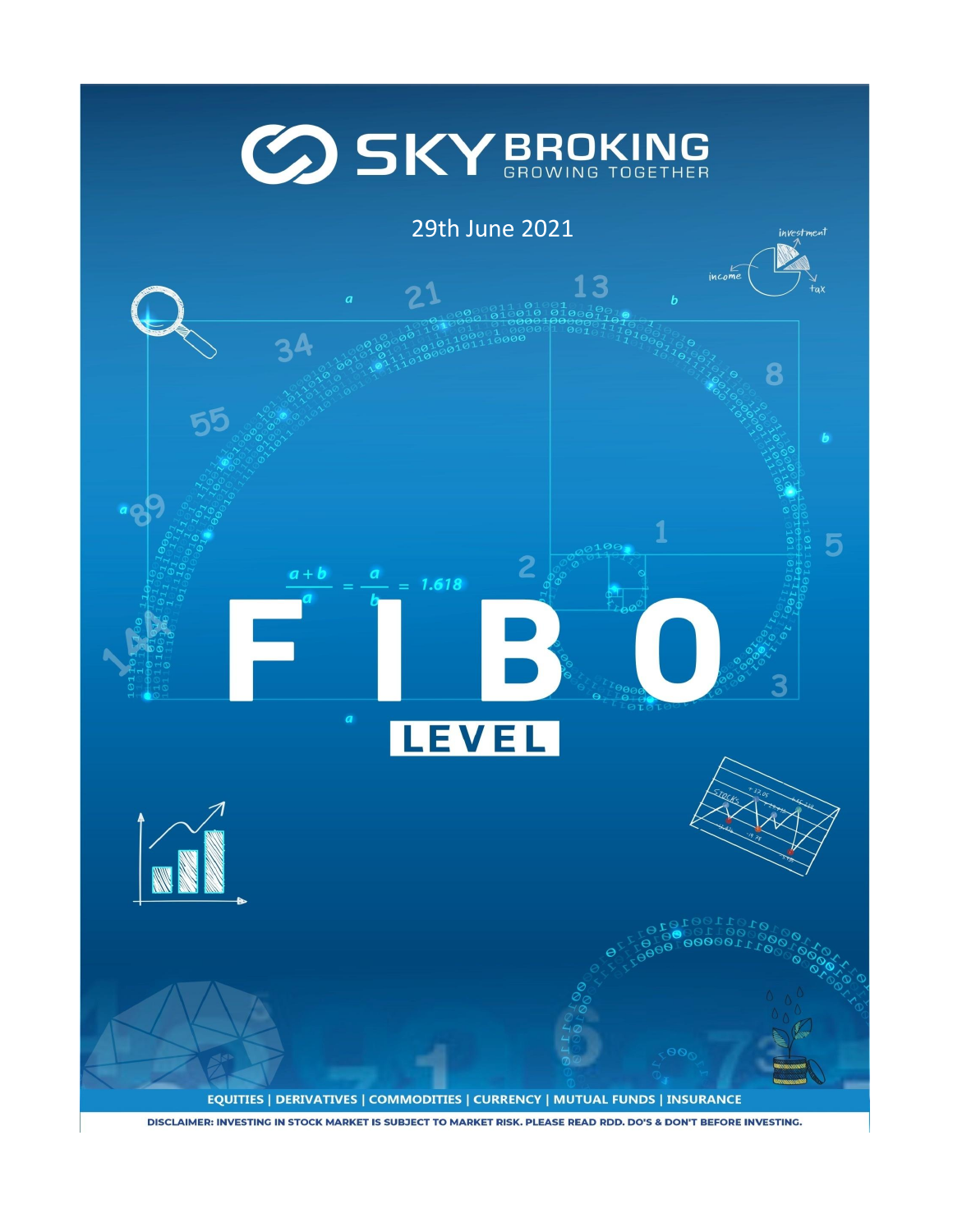| <b>NIFTY 50</b>   | <b>INTRADAY</b> | <b>NIFTY BANK</b> | <b>INTRADAY</b> | <b>NIFTY FINSERV</b> | <b>INTRADAY</b> |
|-------------------|-----------------|-------------------|-----------------|----------------------|-----------------|
| <b>R3</b>         | 15964           | R <sub>3</sub>    | 35731           | R <sub>3</sub>       | 16875           |
| <b>R2</b>         | 15917           | R <sub>2</sub>    | 35601           | R <sub>2</sub>       | 16809           |
| R1                | 15888           | R1                | 35521           | R1                   | 16769           |
| <b>Buy Above</b>  | 15864           | <b>Buy Above</b>  | 35456           | <b>Buy Above</b>     | 16736           |
| <b>Fibo Pivot</b> | 15841           | <b>Fibo Pivot</b> | 35391           | <b>Fibo Pivot</b>    | 16703           |
| <b>Sell Below</b> | 15817           | <b>Sell Below</b> | 35326           | <b>Sell Below</b>    | 16670           |
| S <sub>1</sub>    | 15794           | S <sub>1</sub>    | 35261           | <b>S1</b>            | 16638           |
| S <sub>2</sub>    | 15765           | <b>S2</b>         | 35181           | S <sub>2</sub>       | 16597           |
| <b>S3</b>         | 15717           | <b>S3</b>         | 35050           | <b>S3</b>            | 16532           |
|                   |                 |                   |                 |                      |                 |
| <b>ADANIPORTS</b> | <b>INTRADAY</b> | <b>ASIANPAINT</b> | <b>INTRADAY</b> | <b>AXISBANK</b>      | <b>INTRADAY</b> |
| <b>R3</b>         | 736.7           | R <sub>3</sub>    | 3062.0          | R <sub>3</sub>       | 775.1           |
| <b>R2</b>         | 730.2           | <b>R2</b>         | 3038.0          | <b>R2</b>            | 770.6           |
| R1                | 726.2           | R1                | 3023.3          | R1                   | 767.8           |
| <b>Buy Above</b>  | 723.0           | <b>Buy Above</b>  | 3011.3          | <b>Buy Above</b>     | 765.5           |
| <b>Fibo Pivot</b> | 719.7           | <b>Fibo Pivot</b> | 2999.4          | <b>Fibo Pivot</b>    | 763.3           |
| <b>Sell Below</b> | 716.5           | <b>Sell Below</b> | 2987.4          | <b>Sell Below</b>    | 761.0           |
| S <sub>1</sub>    | 713.3           | S <sub>1</sub>    | 2975.4          | <b>S1</b>            | 758.7           |
| S <sub>2</sub>    | 709.3           | S <sub>2</sub>    | 2960.7          | S <sub>2</sub>       | 755.9           |
| <b>S3</b>         | 702.8           | S <sub>3</sub>    | 2936.8          | <b>S3</b>            | 751.4           |
| <b>BAJAJ-AUTO</b> | <b>INTRADAY</b> | <b>BAJAJFINSV</b> | <b>INTRADAY</b> | <b>BAJFINANCE</b>    | <b>INTRADAY</b> |
| R <sub>3</sub>    | 4224.2          | R <sub>3</sub>    | 12605.4         | R <sub>3</sub>       | 6159.3          |
| <b>R2</b>         | 4209.2          | R <sub>2</sub>    | 12529.2         | R <sub>2</sub>       | 6120.1          |
| R1                | 4199.9          | R1                | 12482.1         | R1                   | 6095.8          |
| <b>Buy Above</b>  | 4192.4          | <b>Buy Above</b>  | 12444.0         | <b>Buy Above</b>     | 6076.2          |
| <b>Fibo Pivot</b> | 4184.9          | <b>Fibo Pivot</b> | 12405.8         | <b>Fibo Pivot</b>    | 6056.6          |
| <b>Sell Below</b> | 4177.4          | <b>Sell Below</b> | 12367.7         | <b>Sell Below</b>    | 6037.0          |
| S <sub>1</sub>    | 4169.9          | S <sub>1</sub>    | 12329.6         | S <sub>1</sub>       | 6017.4          |
| S <sub>2</sub>    | 4160.6          | <b>S2</b>         | 12282.5         | S <sub>2</sub>       | 5993.1          |
| <b>S3</b>         | 4145.7          | <b>S3</b>         | 12206.2         | S <sub>3</sub>       | 5953.9          |
|                   |                 |                   |                 |                      |                 |
| <b>BHARTIARTL</b> | <b>INTRADAY</b> | <b>BPCL</b>       | <b>INTRADAY</b> | <b>BRITANNIA</b>     | <b>INTRADAY</b> |
| R3                | 539.4           | R <sub>3</sub>    | 474.0           | R <sub>3</sub>       | 3707.1          |
| R2                | 536.9           | <b>R2</b>         | 471.9           | R <sub>2</sub>       | 3691.0          |
| R1                | 535.4           | R1                | 470.6           | R1                   | 3681.1          |
| <b>Buy Above</b>  | 534.1           | <b>Buy Above</b>  | 469.6           | <b>Buy Above</b>     | 3673.1          |
| <b>Fibo Pivot</b> | 532.9           | <b>Fibo Pivot</b> | 468.6           | <b>Fibo Pivot</b>    | 3665.1          |
| <b>Sell Below</b> | 531.6           | <b>Sell Below</b> | 467.5           | <b>Sell Below</b>    | 3657.1          |
| S <sub>1</sub>    | 530.4           | S <sub>1</sub>    | 466.5           | S <sub>1</sub>       | 3649.0          |
| <b>S2</b>         | 528.8           | <b>S2</b>         | 465.2           | S <sub>2</sub>       | 3639.1          |
| <b>CD</b>         | <b>EDED</b>     | <b>CD</b>         | AC21            | <b>CD</b>            | 2C221           |

ı

| <b>NIFTY 50</b>   | <b>INTRADAY</b> | NIFTY BANK        | <b>INTRADAY</b> | <b>NIFTY FINSERV</b> | <b>INTRADAY</b> |
|-------------------|-----------------|-------------------|-----------------|----------------------|-----------------|
| R <sub>3</sub>    | 15964           | R <sub>3</sub>    | 35731           | R <sub>3</sub>       | 16875           |
| R <sub>2</sub>    | 15917           | R <sub>2</sub>    | 35601           | <b>R2</b>            | 16809           |
| R1                | 15888           | R1                | 35521           | R1                   | 16769           |
| <b>Buy Above</b>  | 15864           | <b>Buy Above</b>  | 35456           | <b>Buy Above</b>     | 16736           |
| <b>Fibo Pivot</b> | 15841           | <b>Fibo Pivot</b> | 35391           | <b>Fibo Pivot</b>    | 16703           |
| <b>Sell Below</b> | 15817           | <b>Sell Below</b> | 35326           | <b>Sell Below</b>    | 16670           |
| S <sub>1</sub>    | 15794           | S <sub>1</sub>    | 35261           | S <sub>1</sub>       | 16638           |
| <b>S2</b>         | 15765           | S <sub>2</sub>    | 35181           | <b>S2</b>            | 16597           |
| S <sub>3</sub>    | 15717           | S <sub>3</sub>    | 35050           | S <sub>3</sub>       | 16532           |
|                   |                 |                   |                 |                      |                 |

| <b>ADANIPORTS</b> | <b>INTRADAY</b> | <b>ASIANPAINT</b> | <b>INTRADAY</b> | <b>AXISBANK</b>   | <b>INTRADAY</b> |
|-------------------|-----------------|-------------------|-----------------|-------------------|-----------------|
| R <sub>3</sub>    | 736.7           | R <sub>3</sub>    | 3062.0          | R <sub>3</sub>    | 775.1           |
| R <sub>2</sub>    | 730.2           | <b>R2</b>         | 3038.0          | <b>R2</b>         | 770.6           |
| R1                | 726.2           | R1                | 3023.3          | R1                | 767.8           |
| <b>Buy Above</b>  | 723.0           | <b>Buy Above</b>  | 3011.3          | <b>Buy Above</b>  | 765.5           |
| <b>Fibo Pivot</b> | 719.7           | <b>Fibo Pivot</b> | 2999.4          | <b>Fibo Pivot</b> | 763.3           |
| <b>Sell Below</b> | 716.5           | <b>Sell Below</b> | 2987.4          | <b>Sell Below</b> | 761.0           |
| S <sub>1</sub>    | 713.3           | S <sub>1</sub>    | 2975.4          | S <sub>1</sub>    | 758.7           |
| S <sub>2</sub>    | 709.3           | S <sub>2</sub>    | 2960.7          | <b>S2</b>         | 755.9           |
| S <sub>3</sub>    | 702.8           | S <sub>3</sub>    | 2936.8          | S <sub>3</sub>    | 751.4           |

| <b>OTUA-LALA</b>  | <b>INTRADAY</b> | <b>BAJAJFINSV</b> | <b>INTRADAY</b> | <b>BAJFINANCE</b> |  |
|-------------------|-----------------|-------------------|-----------------|-------------------|--|
| R <sub>3</sub>    | 4224.2          | R <sub>3</sub>    | 12605.4         | R <sub>3</sub>    |  |
| R <sub>2</sub>    | 4209.2          | R <sub>2</sub>    | 12529.2         | R <sub>2</sub>    |  |
| R1                | 4199.9          | R1                | 12482.1         | R1                |  |
| <b>Buy Above</b>  | 4192.4          | <b>Buy Above</b>  | 12444.0         | <b>Buy Above</b>  |  |
| <b>Fibo Pivot</b> | 4184.9          | <b>Fibo Pivot</b> | 12405.8         | <b>Fibo Pivot</b> |  |
| <b>Sell Below</b> | 4177.4          | <b>Sell Below</b> | 12367.7         | <b>Sell Below</b> |  |
| S <sub>1</sub>    | 4169.9          | S <sub>1</sub>    | 12329.6         | S <sub>1</sub>    |  |
| <b>S2</b>         | 4160.6          | S <sub>2</sub>    | 12282.5         | <b>S2</b>         |  |
| S <sub>3</sub>    | 4145.7          | S <sub>3</sub>    | 12206.2         | S <sub>3</sub>    |  |

| <b>BHARTIARTL</b> | <b>INTRADAY</b> | <b>BPCL</b>       | <b>INTRADAY</b> | <b>BRITANNIA</b>  | <b>INTRADAY</b> |
|-------------------|-----------------|-------------------|-----------------|-------------------|-----------------|
| R <sub>3</sub>    | 539.4           | R <sub>3</sub>    | 474.0           | R <sub>3</sub>    | 3707.1          |
| <b>R2</b>         | 536.9           | R2                | 471.9           | R <sub>2</sub>    | 3691.0          |
| R1                | 535.4           | R1                | 470.6           | R1                | 3681.1          |
| <b>Buy Above</b>  | 534.1           | <b>Buy Above</b>  | 469.6           | <b>Buy Above</b>  | 3673.1          |
| <b>Fibo Pivot</b> | 532.9           | <b>Fibo Pivot</b> | 468.6           | <b>Fibo Pivot</b> | 3665.1          |
| <b>Sell Below</b> | 531.6           | <b>Sell Below</b> | 467.5           | <b>Sell Below</b> | 3657.1          |
| S <sub>1</sub>    | 530.4           | S <sub>1</sub>    | 466.5           | S <sub>1</sub>    | 3649.0          |
| S <sub>2</sub>    | 528.8           | S <sub>2</sub>    | 465.2           | S <sub>2</sub>    | 3639.1          |
| <b>S3</b>         | 526.3           | S <sub>3</sub>    | 463.1           | S <sub>3</sub>    | 3623.1          |
|                   |                 |                   |                 |                   |                 |

| <b>NIFTY FINSERV</b> | <b>INTRADAY</b> |
|----------------------|-----------------|
| R <sub>3</sub>       | 16875           |
| R <sub>2</sub>       | 16809           |
| R1                   | 16769           |
| <b>Buy Above</b>     | 16736           |
| <b>Fibo Pivot</b>    | 16703           |
| <b>Sell Below</b>    | 16670           |
| S <sub>1</sub>       | 16638           |
| <b>S2</b>            | 16597           |
| S3                   | 16532           |

| <b>AXISBANK</b>   | <b>INTRADAY</b> |
|-------------------|-----------------|
| R3                | 775.1           |
| R <sub>2</sub>    | 770.6           |
| R1                | 767.8           |
| <b>Buy Above</b>  | 765.5           |
| <b>Fibo Pivot</b> | 763.3           |
| <b>Sell Below</b> | 761.0           |
| S <sub>1</sub>    | 758.7           |
| S <sub>2</sub>    | 755.9           |
| S3                | 751.4           |

| <b>BAJFINANCE</b> | <b>INTRADAY</b> |
|-------------------|-----------------|
| R3                | 6159.3          |
| R <sub>2</sub>    | 6120.1          |
| R1                | 6095.8          |
| <b>Buy Above</b>  | 6076.2          |
| <b>Fibo Pivot</b> | 6056.6          |
| <b>Sell Below</b> | 6037.0          |
| S <sub>1</sub>    | 6017.4          |
| <b>S2</b>         | 5993.1          |
| S3                | 5953.9          |

| <b>BRITANNIA</b>  | <b>INTRADAY</b> |
|-------------------|-----------------|
| R3                | 3707.1          |
| R <sub>2</sub>    | 3691.0          |
| R1                | 3681.1          |
| <b>Buy Above</b>  | 3673.1          |
| <b>Fibo Pivot</b> | 3665.1          |
| <b>Sell Below</b> | 3657.1          |
| S <sub>1</sub>    | 3649.0          |
| S <sub>2</sub>    | 3639.1          |
| S <sub>3</sub>    | 3623.1          |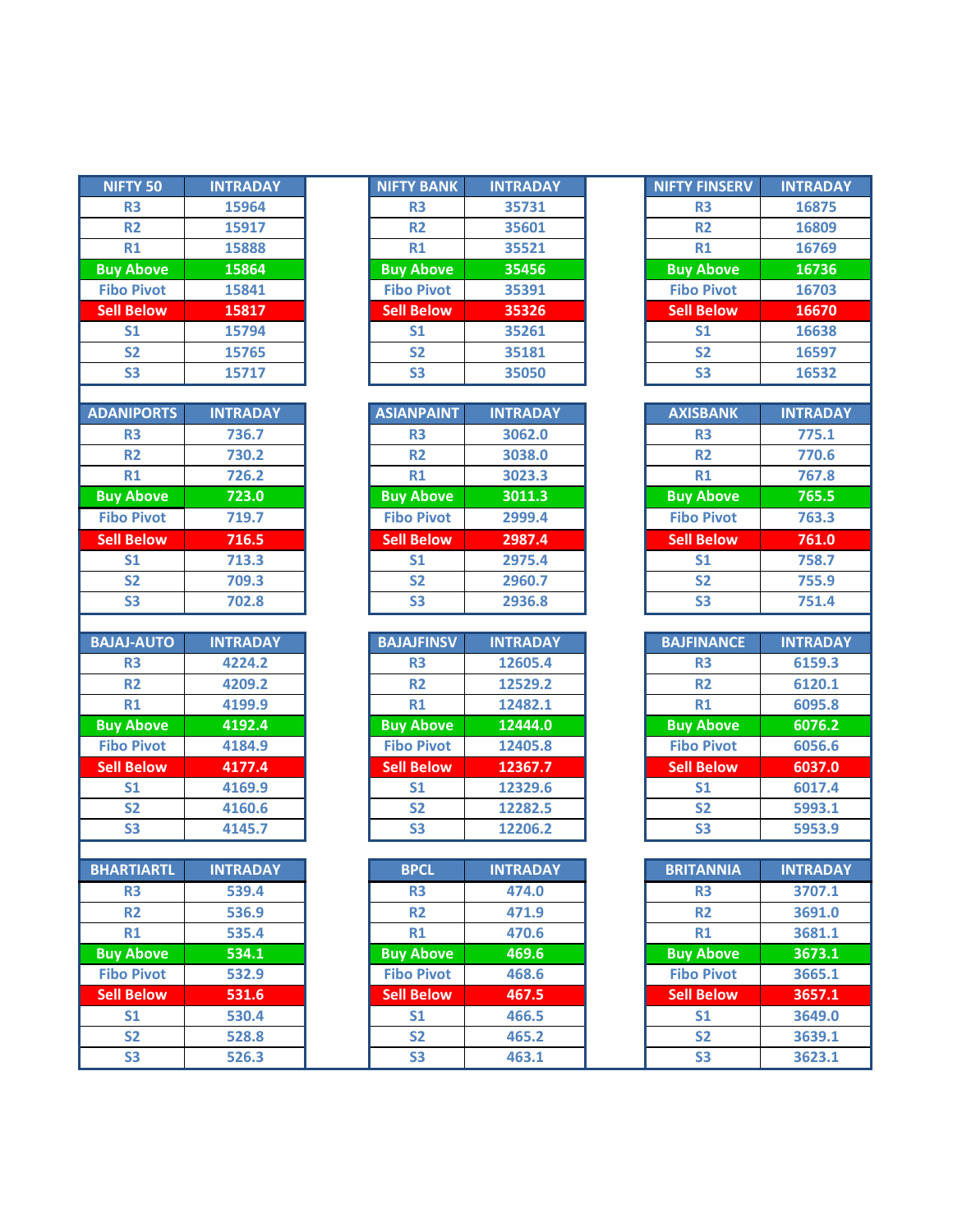| <b>CIPLA</b>      | <b>INTRADAY</b> |
|-------------------|-----------------|
| R <sub>3</sub>    | 978.1           |
| R <sub>2</sub>    | 972.6           |
| <b>R1</b>         | 969.3           |
| <b>Buy Above</b>  | 966.6           |
| <b>Fibo Pivot</b> | 963.8           |
| <b>Sell Below</b> | 961.1           |
| S <sub>1</sub>    | 958.4           |
| <b>S2</b>         | 955.0           |
| S <sub>3</sub>    | 949.6           |
|                   |                 |
| <b>DRREDDY</b>    | <b>INTRADAY</b> |
| R <sub>3</sub>    | 5486.3          |
| <b>R2</b>         | 5445.3          |
| R1                | 5419.9          |
| <b>Buy Above</b>  | 5399.4          |
| <b>Fibo Pivot</b> | 5378.9          |
| <b>Sell Below</b> | 5358.4          |
| S <sub>1</sub>    | 5337.9          |
| S <sub>2</sub>    | 5312.5          |
| S <sub>3</sub>    | 5271.5          |
|                   |                 |
|                   |                 |
| <b>GRASIM</b>     | <b>INTRADAY</b> |
| R <sub>3</sub>    | 1561.0          |
| R <sub>2</sub>    | 1547.9          |
| R1                | 1539.9          |
| <b>Buy Above</b>  | 1533.3          |
| <b>Fibo Pivot</b> | 1526.8          |
| <b>Sell Below</b> | 1520.2          |
| S <sub>1</sub>    | 1513.7          |
| S <sub>2</sub>    | 1505.6          |
| S3                | 1492.5          |
|                   |                 |
| <b>HDFCBANK</b>   | <b>INTRADAY</b> |
| R <sub>3</sub>    | 1530.1          |
| R <sub>2</sub>    | 1523.2          |
| R1                | 1519.0          |
| <b>Buy Above</b>  | 1515.6          |
| <b>Fibo Pivot</b> | 1512.1          |
| <b>Sell Below</b> | 1508.7          |
| S <sub>1</sub>    | 1505.2          |
| S2                | 1501.0          |

| <b>CIPLA</b>      | <b>INTRADAY</b> | <b>COALINDIA</b>  | <b>INTRADAY</b> | <b>DIVISLAB</b>   | <b>INTRADAY</b> |
|-------------------|-----------------|-------------------|-----------------|-------------------|-----------------|
| R <sub>3</sub>    | 978.1           | R <sub>3</sub>    | 149.7           | R <sub>3</sub>    | 4402.8          |
| <b>R2</b>         | 972.6           | R <sub>2</sub>    | 149.0           | <b>R2</b>         | 4365.4          |
| R1                | 969.3           | R1                | 148.5           | R1                | 4342.2          |
| <b>Buy Above</b>  | 966.6           | <b>Buy Above</b>  | 148.1           | <b>Buy Above</b>  | 4323.5          |
| <b>Fibo Pivot</b> | 963.8           | <b>Fibo Pivot</b> | 147.7           | <b>Fibo Pivot</b> | 4304.8          |
| <b>Sell Below</b> | 961.1           | <b>Sell Below</b> | 147.4           | <b>Sell Below</b> | 4286.1          |
| S <sub>1</sub>    | 958.4           | S <sub>1</sub>    | 147.0           | S <sub>1</sub>    | 4267.4          |
| <b>S2</b>         | 955.0           | <b>S2</b>         | 146.5           | <b>S2</b>         | 4244.2          |
| S <sub>3</sub>    | 949.6           | S <sub>3</sub>    | 145.7           | S <sub>3</sub>    | 4206.8          |
|                   |                 |                   |                 |                   |                 |

| <b>DRREDDY</b>    | <b>INTRADAY</b> | <b>EICHERMOT</b>  | <b>INTRADAY</b> | <b>GAIL</b>       | <b>INTRADAY</b> |
|-------------------|-----------------|-------------------|-----------------|-------------------|-----------------|
| <b>R3</b>         | 5486.3          | R <sub>3</sub>    | 2775.7          | R <sub>3</sub>    | 156.5           |
| <b>R2</b>         | 5445.3          | R <sub>2</sub>    | 2760.3          | <b>R2</b>         | 155.4           |
| R1                | 5419.9          | R1                | 2750.7          | R1                | 154.7           |
| <b>Buy Above</b>  | 5399.4          | <b>Buy Above</b>  | 2743.0          | <b>Buy Above</b>  | 154.1           |
| <b>Fibo Pivot</b> | 5378.9          | <b>Fibo Pivot</b> | 2735.3          | <b>Fibo Pivot</b> | 153.6           |
| <b>Sell Below</b> | 5358.4          | <b>Sell Below</b> | 2727.6          | <b>Sell Below</b> | 153.0           |
| S <sub>1</sub>    | 5337.9          | S <sub>1</sub>    | 2719.9          | S <sub>1</sub>    | 152.4           |
| S <sub>2</sub>    | 5312.5          | S <sub>2</sub>    | 2710.4          | <b>S2</b>         | 151.7           |
| S <sub>3</sub>    | 5271.5          | S <sub>3</sub>    | 2695.0          | S <sub>3</sub>    | 150.6           |

| <b>GRASIM</b>     | <b>INTRADAY</b> | <b>HCLTECH</b>    | <b>INTRADAY</b> | <b>HDFC</b>       | <b>INTRADAY</b> |
|-------------------|-----------------|-------------------|-----------------|-------------------|-----------------|
| R <sub>3</sub>    | 1561.0          | R <sub>3</sub>    | 1005.6          | R <sub>3</sub>    | 2535.0          |
| <b>R2</b>         | 1547.9          | R <sub>2</sub>    | 999.6           | <b>R2</b>         | 2522.8          |
| <b>R1</b>         | 1539.9          | R1                | 995.9           | R1                | 2515.3          |
| <b>Buy Above</b>  | 1533.3          | <b>Buy Above</b>  | 992.9           | <b>Buy Above</b>  | 2509.2          |
| <b>Fibo Pivot</b> | 1526.8          | <b>Fibo Pivot</b> | 989.8           | <b>Fibo Pivot</b> | 2503.1          |
| <b>Sell Below</b> | 1520.2          | <b>Sell Below</b> | 986.8           | Sell Below        | 2497.0          |
| S <sub>1</sub>    | 1513.7          | S <sub>1</sub>    | 983.8           | S <sub>1</sub>    | 2490.9          |
| <b>S2</b>         | 1505.6          | S <sub>2</sub>    | 980.1           | <b>S2</b>         | 2483.4          |
| S <sub>3</sub>    | 1492.5          | S <sub>3</sub>    | 974.0           | S <sub>3</sub>    | 2471.2          |

| <b>HDFCBANK</b>   | <b>INTRADAY</b> | <b>HDFCLIFE</b>   | <b>INTRADAY</b> | <b>HEROMOTOCO</b> | <b>INTRADAY</b> |
|-------------------|-----------------|-------------------|-----------------|-------------------|-----------------|
| <b>R3</b>         | 1530.1          | R <sub>3</sub>    | 739.9           | R <sub>3</sub>    | 2972.8          |
| <b>R2</b>         | 1523.2          | <b>R2</b>         | 727.0           | <b>R2</b>         | 2961.7          |
| R1                | 1519.0          | R1                | 719.0           | R1                | 2954.9          |
| <b>Buy Above</b>  | 1515.6          | <b>Buy Above</b>  | 712.6           | <b>Buy Above</b>  | 2949.4          |
| <b>Fibo Pivot</b> | 1512.1          | <b>Fibo Pivot</b> | 706.1           | <b>Fibo Pivot</b> | 2943.8          |
| <b>Sell Below</b> | 1508.7          | <b>Sell Below</b> | 699.7           | <b>Sell Below</b> | 2938.3          |
| S <sub>1</sub>    | 1505.2          | S <sub>1</sub>    | 693.2           | S <sub>1</sub>    | 2932.7          |
| S <sub>2</sub>    | 1501.0          | S <sub>2</sub>    | 685.2           | <b>S2</b>         | 2925.9          |
| S <sub>3</sub>    | 1494.1          | S <sub>3</sub>    | 672.3           | S <sub>3</sub>    | 2914.8          |
|                   |                 |                   |                 |                   |                 |

| <b>DIVISLAB</b>   | <b>INTRADAY</b> |
|-------------------|-----------------|
| R3                | 4402.8          |
| R <sub>2</sub>    | 4365.4          |
| R1                | 4342.2          |
| <b>Buy Above</b>  | 4323.5          |
| <b>Fibo Pivot</b> | 4304.8          |
| <b>Sell Below</b> | 4286.1          |
| S1                | 4267.4          |
| S <sub>2</sub>    | 4244.2          |
| S3                | 4206.8          |

| <b>GAIL</b>       | <b>INTRADAY</b> |
|-------------------|-----------------|
| R3                | 156.5           |
| R <sub>2</sub>    | 155.4           |
| R1                | 154.7           |
| <b>Buy Above</b>  | 154.1           |
| <b>Fibo Pivot</b> | 153.6           |
| <b>Sell Below</b> | 153.0           |
| S <sub>1</sub>    | 152.4           |
| <b>S2</b>         | 151.7           |
| S <sub>3</sub>    | 150.6           |

| <b>HDFC</b>       | <b>INTRADAY</b> |
|-------------------|-----------------|
| R3                | 2535.0          |
| R <sub>2</sub>    | 2522.8          |
| R1                | 2515.3          |
| <b>Buy Above</b>  | 2509.2          |
| <b>Fibo Pivot</b> | 2503.1          |
| <b>Sell Below</b> | 2497.0          |
| S <sub>1</sub>    | 2490.9          |
| <b>S2</b>         | 2483.4          |
| ເຂ                | 2471.2          |

| <b>HEROMOTOCO</b> | <b>INTRADAY</b> |
|-------------------|-----------------|
| R3                | 2972.8          |
| R2                | 2961.7          |
| R1                | 2954.9          |
| <b>Buy Above</b>  | 2949.4          |
| <b>Fibo Pivot</b> | 2943.8          |
| <b>Sell Below</b> | 2938.3          |
| S <sub>1</sub>    | 2932.7          |
| S <sub>2</sub>    | 2925.9          |
| S3                | 2914.8          |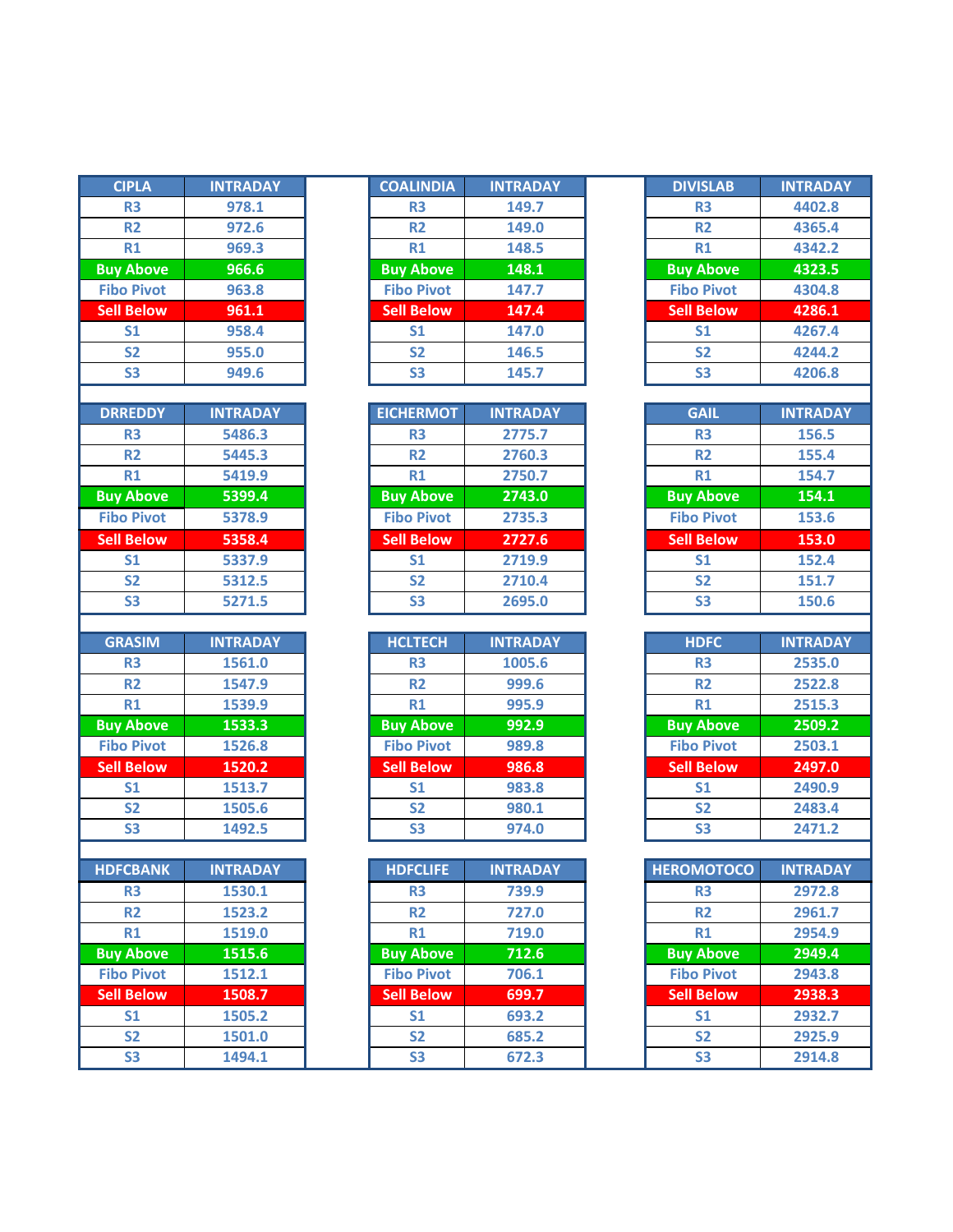| <b>HINDALCO</b>   | <b>INTRADAY</b> |
|-------------------|-----------------|
| R <sub>3</sub>    | 391.2           |
| R <sub>2</sub>    | 387.1           |
| <b>R1</b>         | 384.6           |
| <b>Buy Above</b>  | 382.5           |
| <b>Fibo Pivot</b> | 380.5           |
| <b>Sell Below</b> | 378.5           |
| S <sub>1</sub>    | 376.4           |
| S <sub>2</sub>    | 373.9           |
| S <sub>3</sub>    | 369.8           |
|                   |                 |
| <b>INDUSINDBK</b> | <b>INTRADAY</b> |
| R3                | 1031.1          |
| R <sub>2</sub>    | 1023.2          |
| R1                | 1018.4          |
| <b>Buy Above</b>  | 1014.4          |
| <b>Fibo Pivot</b> | 1010.5          |
| <b>Sell Below</b> | 1006.6          |
| S <sub>1</sub>    | 1002.6          |
| S <sub>2</sub>    | 997.8           |
| S <sub>3</sub>    | 989.9           |
|                   |                 |
|                   |                 |
| <b>ITC</b>        | <b>INTRADAY</b> |
| R <sub>3</sub>    | 206.8           |
| R <sub>2</sub>    | 205.9           |
| <b>R1</b>         | 205.3           |
| <b>Buy Above</b>  | 204.8           |
| <b>Fibo Pivot</b> | 204.3           |
| <b>Sell Below</b> | 203.8           |
| S1                | 203.3           |
| S <sub>2</sub>    | 202.7           |
| S3                | 201.7           |
|                   |                 |
| LT                | <b>INTRADAY</b> |
| R3                | 1535.2          |
| R2                | 1528.5          |
| $R1$              | 1524.3          |
| <b>Buy Above</b>  | 1520.9          |
| <b>Fibo Pivot</b> | 1517.6          |
| <b>Sell Below</b> | 1514.2          |
| S <sub>1</sub>    | 1510.9          |
| S <sub>2</sub>    | 1506.7          |

| <b>HINDALCO</b>   | <b>INTRADAY</b> | <b>HINDUNILVR</b> | <b>INTRADAY</b> | <b>ICICIBANK</b>  | <b>INTRADAY</b> |
|-------------------|-----------------|-------------------|-----------------|-------------------|-----------------|
| <b>R3</b>         | 391.2           | R <sub>3</sub>    | 2481.9          | R <sub>3</sub>    | 656.7           |
| R <sub>2</sub>    | 387.1           | R <sub>2</sub>    | 2471.3          | <b>R2</b>         | 654.0           |
| <b>R1</b>         | 384.6           | R1                | 2464.7          | R1                | 652.4           |
| <b>Buy Above</b>  | 382.5           | <b>Buy Above</b>  | 2459.5          | <b>Buy Above</b>  | 651.1           |
| <b>Fibo Pivot</b> | 380.5           | <b>Fibo Pivot</b> | 2454.2          | <b>Fibo Pivot</b> | 649.8           |
| <b>Sell Below</b> | 378.5           | <b>Sell Below</b> | 2448.9          | <b>Sell Below</b> | 648.5           |
| S <sub>1</sub>    | 376.4           | S <sub>1</sub>    | 2443.6          | S <sub>1</sub>    | 647.2           |
| <b>S2</b>         | 373.9           | <b>S2</b>         | 2437.0          | <b>S2</b>         | 645.6           |
| S <sub>3</sub>    | 369.8           | S <sub>3</sub>    | 2426.5          | S <sub>3</sub>    | 643.0           |
|                   |                 |                   |                 |                   |                 |

| <b>INDUSINDBK</b> | <b>INTRADAY</b> |
|-------------------|-----------------|
| R <sub>3</sub>    | 1031.1          |
| <b>R2</b>         | 1023.2          |
| R1                | 1018.4          |
| <b>Buy Above</b>  | 1014.4          |
| <b>Fibo Pivot</b> | 1010.5          |
| <b>Sell Below</b> | 1006.6          |
| S <sub>1</sub>    | 1002.6          |
| <b>S2</b>         | 997.8           |
| S <sub>3</sub>    | 989.9           |

| <b>ITC</b>        | <b>INTRADAY</b> | <b>JSWSTEEL</b>   | <b>INTRADAY</b> | <b>KOTAKBANK</b>  | <b>INTRADAY</b> |
|-------------------|-----------------|-------------------|-----------------|-------------------|-----------------|
| <b>R3</b>         | 206.8           | R <sub>3</sub>    | 711.8           | R <sub>3</sub>    | 1760.2          |
| <b>R2</b>         | 205.9           | R <sub>2</sub>    | 704.6           | <b>R2</b>         | 1750.4          |
| R1                | 205.3           | R1                | 700.3           | R1                | 1744.3          |
| <b>Buy Above</b>  | 204.8           | <b>Buy Above</b>  | 696.7           | <b>Buy Above</b>  | 1739.3          |
| <b>Fibo Pivot</b> | 204.3           | <b>Fibo Pivot</b> | 693.2           | <b>Fibo Pivot</b> | 1734.4          |
| <b>Sell Below</b> | 203.8           | <b>Sell Below</b> | 689.6           | <b>Sell Below</b> | 1729.5          |
| S <sub>1</sub>    | 203.3           | S <sub>1</sub>    | 686.0           | S <sub>1</sub>    | 1724.6          |
| S <sub>2</sub>    | 202.7           | <b>S2</b>         | 681.7           | <b>S2</b>         | 1718.5          |
| S <sub>3</sub>    | 201.7           | S <sub>3</sub>    | 674.6           | S <sub>3</sub>    | 1708.6          |

| LT                | <b>INTRADAY</b> | M&M               | <b>INTRADAY</b> | <b>MARUTI</b>     | <b>INTRADAY</b> |
|-------------------|-----------------|-------------------|-----------------|-------------------|-----------------|
| R <sub>3</sub>    | 1535.2          | <b>R3</b>         | 803.7           | R <sub>3</sub>    | 7748.5          |
| <b>R2</b>         | 1528.5          | R <sub>2</sub>    | 799.9           | <b>R2</b>         | 7700.1          |
| R1                | 1524.3          | R1                | 797.6           | R1                | 7670.2          |
| <b>Buy Above</b>  | 1520.9          | <b>Buy Above</b>  | 795.8           | <b>Buy Above</b>  | 7646.1          |
| <b>Fibo Pivot</b> | 1517.6          | <b>Fibo Pivot</b> | 793.9           | <b>Fibo Pivot</b> | 7621.9          |
| <b>Sell Below</b> | 1514.2          | <b>Sell Below</b> | 792.1           | <b>Sell Below</b> | 7597.7          |
| S <sub>1</sub>    | 1510.9          | S <sub>1</sub>    | 790.2           | S <sub>1</sub>    | 7573.5          |
| <b>S2</b>         | 1506.7          | S <sub>2</sub>    | 787.9           | <b>S2</b>         | 7543.6          |
| S <sub>3</sub>    | 1500.0          | <b>S3</b>         | 784.2           | <b>S3</b>         | 7495.3          |

| <b>ICICIBANK</b>  | <b>INTRADAY</b> |
|-------------------|-----------------|
| R3                | 656.7           |
| R <sub>2</sub>    | 654.0           |
| R1                | 652.4           |
| <b>Buy Above</b>  | 651.1           |
| <b>Fibo Pivot</b> | 649.8           |
| <b>Sell Below</b> | 648.5           |
| S <sub>1</sub>    | 647.2           |
| <b>S2</b>         | 645.6           |
| S3                | 643.0           |

| <b>IOC</b>        | <b>INTRADAY</b> |
|-------------------|-----------------|
| R3                | 112.4           |
| R <sub>2</sub>    | 111.9           |
| R1                | 111.6           |
| <b>Buy Above</b>  | 111.4           |
| <b>Fibo Pivot</b> | 111.2           |
| <b>Sell Below</b> | 110.9           |
| S <sub>1</sub>    | 110.7           |
| <b>S2</b>         | 110.4           |
| S3                | 109.9           |

| <b>KOTAKBANK</b>  | <b>INTRADAY</b> |
|-------------------|-----------------|
| R3                | 1760.2          |
| R <sub>2</sub>    | 1750.4          |
| R1                | 1744.3          |
| <b>Buy Above</b>  | 1739.3          |
| <b>Fibo Pivot</b> | 1734.4          |
| <b>Sell Below</b> | 1729.5          |
| S <sub>1</sub>    | 1724.6          |
| <b>S2</b>         | 1718.5          |
| 53                | 1708.6          |

| <b>MARUTI</b>     | <b>INTRADAY</b> |
|-------------------|-----------------|
| R3                | 7748.5          |
| R <sub>2</sub>    | 7700.1          |
| R1                | 7670.2          |
| <b>Buy Above</b>  | 7646.1          |
| <b>Fibo Pivot</b> | 7621.9          |
| <b>Sell Below</b> | 7597.7          |
| S <sub>1</sub>    | 7573.5          |
| S <sub>2</sub>    | 7543.6          |
| S3                | 7495.3          |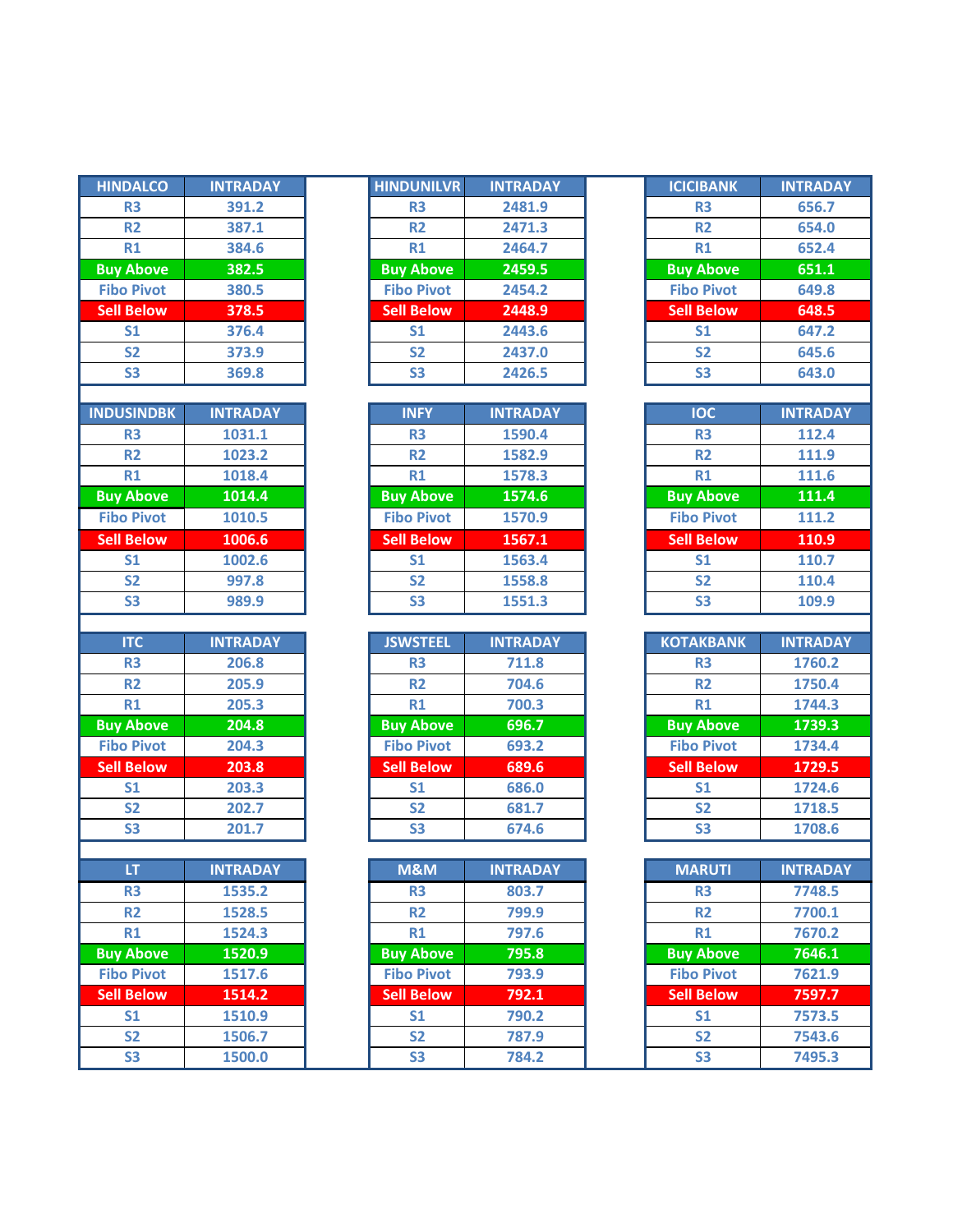| <b>NESTLEIND</b>                      | <b>INTRADAY</b> | <b>NTPC</b>                 | <b>INTRADAY</b>  | <b>ONGC</b>                 | <b>INTRADAY</b>           |
|---------------------------------------|-----------------|-----------------------------|------------------|-----------------------------|---------------------------|
| R <sub>3</sub>                        | 17693.1         | R <sub>3</sub>              | 118.5            | R <sub>3</sub>              | 125.6                     |
| R <sub>2</sub>                        | 17629.4         | R <sub>2</sub>              | 117.8            | <b>R2</b>                   | 124.6                     |
| R1                                    | 17590.2         | <b>R1</b>                   | 117.4            | <b>R1</b>                   | 123.9                     |
| <b>Buy Above</b>                      | 17558.4         | <b>Buy Above</b>            | 117.0            | <b>Buy Above</b>            | 123.4                     |
| <b>Fibo Pivot</b>                     | 17526.6         | <b>Fibo Pivot</b>           | 116.7            | <b>Fibo Pivot</b>           | 122.9                     |
| <b>Sell Below</b>                     | 17494.7         | <b>Sell Below</b>           | 116.3            | <b>Sell Below</b>           | 122.4                     |
| S <sub>1</sub>                        | 17462.9         | S <sub>1</sub>              | 116.0            | S <sub>1</sub>              | 121.9                     |
| S <sub>2</sub>                        | 17423.7         | <b>S2</b>                   | 115.5            | <b>S2</b>                   | 121.2                     |
| <b>S3</b>                             | 17360.1         | <b>S3</b>                   | 114.8            | <b>S3</b>                   | 120.2                     |
|                                       |                 |                             |                  |                             |                           |
| <b>POWERGRID</b>                      | <b>INTRADAY</b> | <b>RELIANCE</b>             | <b>INTRADAY</b>  | <b>SBILIFE</b>              | <b>INTRADAY</b>           |
| R <sub>3</sub>                        | 233.5           | <b>R3</b>                   | 2143.3           | <b>R3</b>                   | 1028.3                    |
| <b>R2</b>                             | 232.8           | <b>R2</b>                   | 2126.0           | <b>R2</b>                   | 1020.0                    |
| R1                                    | 232.4           | R1                          | 2115.2           | R1                          | 1014.9                    |
| <b>Buy Above</b>                      | 232.0           | <b>Buy Above</b>            | 2106.5           | <b>Buy Above</b>            | 1010.7                    |
| <b>Fibo Pivot</b>                     | 231.7           | <b>Fibo Pivot</b>           | 2097.8           | <b>Fibo Pivot</b>           | 1006.6                    |
| <b>Sell Below</b>                     | 231.3           | <b>Sell Below</b>           | 2089.1           | <b>Sell Below</b>           | 1002.5                    |
| S <sub>1</sub>                        | 231.0           | S <sub>1</sub>              | 2080.5           | S <sub>1</sub>              | 998.3                     |
| S <sub>2</sub>                        | 230.6           | S <sub>2</sub>              | 2069.7           | S <sub>2</sub>              | 993.2                     |
| S <sub>3</sub>                        | 229.9           | S <sub>3</sub>              | 2052.3           | <b>S3</b>                   | 984.9                     |
|                                       |                 |                             |                  |                             |                           |
| <b>SBIN</b>                           | <b>INTRADAY</b> | <b>SHREECEM</b>             | <b>INTRADAY</b>  | <b>SUNPHARMA</b>            | <b>INTRADAY</b>           |
| R <sub>3</sub>                        | 436.8           | R <sub>3</sub>              | 29154.4          | R <sub>3</sub>              | 685.6                     |
| R <sub>2</sub><br>R1                  | 433.5           | R <sub>2</sub><br>R1        | 28927.8          | <b>R2</b><br>R1             | 681.6                     |
|                                       | 431.4           |                             | 28787.8          |                             | 679.2                     |
| <b>Buy Above</b>                      | 429.8           | <b>Buy Above</b>            | 28674.5          | <b>Buy Above</b>            | 677.2                     |
| <b>Fibo Pivot</b>                     | 428.2           | <b>Fibo Pivot</b>           | 28561.2          | <b>Fibo Pivot</b>           | 675.3                     |
| <b>Sell Below</b>                     | 426.5           | <b>Sell Below</b>           | 28447.9          | <b>Sell Below</b>           | 673.3                     |
| S <sub>1</sub>                        | 424.9           | S <sub>1</sub>              | 28334.6          | S <sub>1</sub>              | 671.3                     |
| S <sub>2</sub>                        | 422.8           | S <sub>2</sub>              | 28194.6          | S <sub>2</sub>              | 668.9                     |
| <b>S3</b>                             |                 |                             |                  |                             |                           |
|                                       | 419.6           | <b>S3</b>                   | 27968.0          | <b>S3</b>                   | 664.9                     |
|                                       |                 |                             |                  |                             |                           |
|                                       | <b>INTRADAY</b> | <b>TATASTEEL</b>            | <b>INTRADAY</b>  | <b>TCS</b>                  |                           |
| R <sub>3</sub>                        | 349.2           | R <sub>3</sub>              | 1204.7           | R <sub>3</sub>              | 3412.3                    |
| R <sub>2</sub>                        | 346.4           | <b>R2</b>                   | 1194.7           | <b>R2</b>                   | 3389.9                    |
| R1                                    | 344.6           | R1                          | 1188.6           | R1                          | 3376.1                    |
| <b>TATAMOTORS</b><br><b>Buy Above</b> | 343.2           | <b>Buy Above</b>            | 1183.6           | <b>Buy Above</b>            | 3364.9                    |
| <b>Fibo Pivot</b>                     | 341.8           | <b>Fibo Pivot</b>           | 1178.7           | <b>Fibo Pivot</b>           | 3353.8                    |
| <b>Sell Below</b>                     | 340.4           | <b>Sell Below</b>           | 1173.7           | <b>Sell Below</b>           | <b>INTRADAY</b><br>3342.6 |
| S <sub>1</sub><br><b>S2</b>           | 338.9<br>337.2  | S <sub>1</sub><br><b>S2</b> | 1168.7<br>1162.6 | S <sub>1</sub><br><b>S2</b> | 3331.4<br>3317.6          |

I

| <b>NESTLEIND</b>  | <b>INTRADAY</b> | <b>NTPC</b>       | <b>INTRADAY</b> | <b>ONGC</b>       | <b>INTRADAY</b> |
|-------------------|-----------------|-------------------|-----------------|-------------------|-----------------|
| R <sub>3</sub>    | 17693.1         | <b>R3</b>         | 118.5           | R <sub>3</sub>    | 125.6           |
| <b>R2</b>         | 17629.4         | R <sub>2</sub>    | 117.8           | <b>R2</b>         | 124.6           |
| R1                | 17590.2         | R1                | 117.4           | R1                | 123.9           |
| <b>Buy Above</b>  | 17558.4         | <b>Buy Above</b>  | 117.0           | <b>Buy Above</b>  | 123.4           |
| <b>Fibo Pivot</b> | 17526.6         | <b>Fibo Pivot</b> | 116.7           | <b>Fibo Pivot</b> | 122.9           |
| <b>Sell Below</b> | 17494.7         | <b>Sell Below</b> | 116.3           | <b>Sell Below</b> | 122.4           |
| S <sub>1</sub>    | 17462.9         | S <sub>1</sub>    | 116.0           | S <sub>1</sub>    | 121.9           |
| <b>S2</b>         | 17423.7         | <b>S2</b>         | 115.5           | <b>S2</b>         | 121.2           |
| S <sub>3</sub>    | 17360.1         | S <sub>3</sub>    | 114.8           | S <sub>3</sub>    | 120.2           |
|                   |                 |                   |                 |                   |                 |

| <b>OWERGRID</b>   | <b>INTRADAY</b> | <b>RELIANCE</b>   | <b>INTRADAY</b> | <b>SBILIFE</b>    | <b>INTRADA</b> |
|-------------------|-----------------|-------------------|-----------------|-------------------|----------------|
| R <sub>3</sub>    | 233.5           | R <sub>3</sub>    | 2143.3          | R <sub>3</sub>    | 1028.3         |
| R <sub>2</sub>    | 232.8           | R <sub>2</sub>    | 2126.0          | R <sub>2</sub>    | 1020.0         |
| R1                | 232.4           | R1                | 2115.2          | R1                | 1014.9         |
| <b>Buy Above</b>  | 232.0           | <b>Buy Above</b>  | 2106.5          | <b>Buy Above</b>  | 1010.7         |
| <b>Fibo Pivot</b> | 231.7           | <b>Fibo Pivot</b> | 2097.8          | <b>Fibo Pivot</b> | 1006.6         |
| <b>Sell Below</b> | 231.3           | <b>Sell Below</b> | 2089.1          | <b>Sell Below</b> | 1002.5         |
| S <sub>1</sub>    | 231.0           | S <sub>1</sub>    | 2080.5          | S <sub>1</sub>    | 998.3          |
| <b>S2</b>         | 230.6           | S <sub>2</sub>    | 2069.7          | <b>S2</b>         | 993.2          |
| S <sub>3</sub>    | 229.9           | S <sub>3</sub>    | 2052.3          | S <sub>3</sub>    | 984.9          |

| <b>SBIN</b>       | <b>INTRADAY</b> |
|-------------------|-----------------|
| <b>R3</b>         | 436.8           |
| <b>R2</b>         | 433.5           |
| R1                | 431.4           |
| <b>Buy Above</b>  | 429.8           |
| <b>Fibo Pivot</b> | 428.2           |
| <b>Sell Below</b> | 426.5           |
| S <sub>1</sub>    | 424.9           |
| S <sub>2</sub>    | 422.8           |
| S <sub>3</sub>    | 419.6           |

| <b>ATAMOTORS</b>  | <b>INTRADAY</b> | <b>TATASTEEL</b>  | <b>INTRADAY</b> | <b>TCS</b>        | <b>INTRADA</b> |
|-------------------|-----------------|-------------------|-----------------|-------------------|----------------|
| <b>R3</b>         | 349.2           | R <sub>3</sub>    | 1204.7          | R <sub>3</sub>    | 3412.3         |
| <b>R2</b>         | 346.4           | R <sub>2</sub>    | 1194.7          | <b>R2</b>         | 3389.9         |
| R1                | 344.6           | R1                | 1188.6          | R1                | 3376.1         |
| <b>Buy Above</b>  | 343.2           | <b>Buy Above</b>  | 1183.6          | <b>Buy Above</b>  | 3364.9         |
| <b>Fibo Pivot</b> | 341.8           | <b>Fibo Pivot</b> | 1178.7          | <b>Fibo Pivot</b> | 3353.8         |
| <b>Sell Below</b> | 340.4           | <b>Sell Below</b> | 1173.7          | <b>Sell Below</b> | 3342.6         |
| S <sub>1</sub>    | 338.9           | S <sub>1</sub>    | 1168.7          | S <sub>1</sub>    | 3331.4         |
| S <sub>2</sub>    | 337.2           | S <sub>2</sub>    | 1162.6          | <b>S2</b>         | 3317.6         |
| S <sub>3</sub>    | 334.3           | <b>S3</b>         | 1152.7          | S <sub>3</sub>    | 3295.3         |

| ONGC              | <b>INTRADAY</b> |
|-------------------|-----------------|
| R3                | 125.6           |
| R <sub>2</sub>    | 124.6           |
| R1                | 123.9           |
| <b>Buy Above</b>  | 123.4           |
| <b>Fibo Pivot</b> | 122.9           |
| <b>Sell Below</b> | 122.4           |
| S <sub>1</sub>    | 121.9           |
| <b>S2</b>         | 121.2           |
| S3                | 120.2           |

| <b>SBILIFE</b>    | <b>INTRADAY</b> |
|-------------------|-----------------|
| R3                | 1028.3          |
| R2                | 1020.0          |
| R1                | 1014.9          |
| <b>Buy Above</b>  | 1010.7          |
| <b>Fibo Pivot</b> | 1006.6          |
| <b>Sell Below</b> | 1002.5          |
| S <sub>1</sub>    | 998.3           |
| S <sub>2</sub>    | 993.2           |
| S3                | 984.9           |

| <b>SUNPHARMA</b>  | <b>INTRADAY</b> |
|-------------------|-----------------|
| R3                | 685.6           |
| R <sub>2</sub>    | 681.6           |
| R1                | 679.2           |
| <b>Buy Above</b>  | 677.2           |
| <b>Fibo Pivot</b> | 675.3           |
| <b>Sell Below</b> | 673.3           |
| S <sub>1</sub>    | 671.3           |
| <b>S2</b>         | 668.9           |
| C2                | GGA Q           |

| <b>TCS</b>        | <b>INTRADAY</b> |
|-------------------|-----------------|
| R3                | 3412.3          |
| R <sub>2</sub>    | 3389.9          |
| R1                | 3376.1          |
| <b>Buy Above</b>  | 3364.9          |
| <b>Fibo Pivot</b> | 3353.8          |
| <b>Sell Below</b> | 3342.6          |
| S <sub>1</sub>    | 3331.4          |
| S <sub>2</sub>    | 3317.6          |
| S3                | 3295.3          |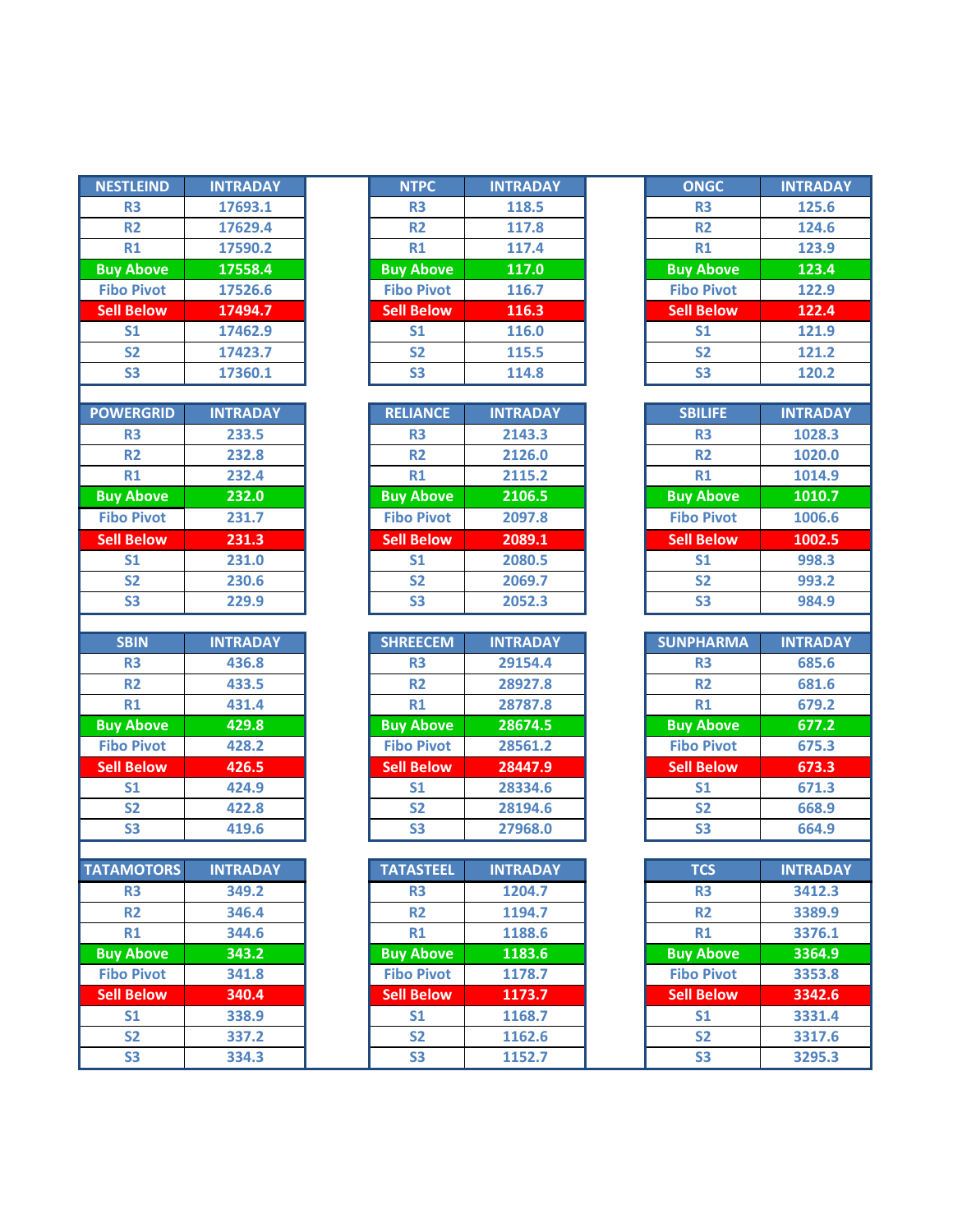| <b>TECHM</b><br><b>INTRADAY</b><br><b>TITAN</b><br>1125.0<br>R <sub>3</sub><br>R <sub>3</sub><br>R <sub>2</sub><br>1114.7<br><b>R2</b><br>R1<br>1108.3<br>R1<br><b>Buy Above</b><br>1103.2<br><b>Buy Above</b> |                           |
|----------------------------------------------------------------------------------------------------------------------------------------------------------------------------------------------------------------|---------------------------|
|                                                                                                                                                                                                                | 1787.<br>1768.9<br>1757.4 |
|                                                                                                                                                                                                                |                           |
|                                                                                                                                                                                                                |                           |
|                                                                                                                                                                                                                |                           |
|                                                                                                                                                                                                                | 1748.1                    |
| <b>Fibo Pivot</b><br><b>Fibo Pivot</b><br>1098.1                                                                                                                                                               | 1738.8                    |
| <b>Sell Below</b><br><b>Sell Below</b><br>1092.9                                                                                                                                                               | 1729.                     |
| S <sub>1</sub><br>1087.8<br>S <sub>1</sub>                                                                                                                                                                     | 1720.1                    |
| <b>S2</b><br><b>S2</b><br>1081.4                                                                                                                                                                               | 1708.6                    |
| <b>S3</b><br><b>S3</b><br>1071.2                                                                                                                                                                               | 1690.0                    |
|                                                                                                                                                                                                                |                           |
| <b>WIPRO</b><br><b>UPL</b><br><b>INTRADAY</b>                                                                                                                                                                  | <b>INTRAD</b>             |
| R <sub>3</sub><br>819.0<br>R <sub>3</sub>                                                                                                                                                                      | 554.0                     |
| <b>R2</b><br>814.7<br><b>R2</b>                                                                                                                                                                                | 551.5                     |
| R1<br>812.0<br>R1                                                                                                                                                                                              | 550.0                     |
|                                                                                                                                                                                                                |                           |
| <b>Buy Above</b><br>809.8<br><b>Buy Above</b>                                                                                                                                                                  | 548.7                     |
| <b>Fibo Pivot</b><br><b>Fibo Pivot</b><br>807.7                                                                                                                                                                | 547.5                     |
| <b>Sell Below</b><br>805.5<br><b>Sell Below</b>                                                                                                                                                                | 546.2                     |
| S <sub>1</sub><br>803.4<br><b>S1</b>                                                                                                                                                                           |                           |
| <b>S2</b><br>800.7<br><b>S2</b>                                                                                                                                                                                | 545.0<br>543.4            |

 $\overline{\phantom{a}}$ 

| <b>TECHM</b>      | <b>INTRADAY</b> | <b>TITAN</b>      | <b>INTRADAY</b> | <b>ULTRACEMCO</b> | <b>INTRADAY</b> |
|-------------------|-----------------|-------------------|-----------------|-------------------|-----------------|
| <b>R3</b>         | 1125.0          | <b>R3</b>         | 1787.5          | R <sub>3</sub>    | 7023.9          |
| <b>R2</b>         | 1114.7          | <b>R2</b>         | 1768.9          | <b>R2</b>         | 6977.6          |
| <b>R1</b>         | 1108.3          | R1                | 1757.4          | R1                | 6949.0          |
| <b>Buy Above</b>  | 1103.2          | <b>Buy Above</b>  | 1748.1          | <b>Buy Above</b>  | 6925.9          |
| <b>Fibo Pivot</b> | 1098.1          | <b>Fibo Pivot</b> | 1738.8          | <b>Fibo Pivot</b> | 6902.7          |
| <b>Sell Below</b> | 1092.9          | <b>Sell Below</b> | 1729.5          | <b>Sell Below</b> | 6879.6          |
| S <sub>1</sub>    | 1087.8          | S <sub>1</sub>    | 1720.1          | S <sub>1</sub>    | 6856.4          |
| S <sub>2</sub>    | 1081.4          | S <sub>2</sub>    | 1708.6          | <b>S2</b>         | 6827.8          |
| S <sub>3</sub>    | 1071.2          | S <sub>3</sub>    | 1690.0          | S <sub>3</sub>    | 6781.5          |

| <b>ULTRACEMCO</b> | <b>INTRADAY</b> |
|-------------------|-----------------|
| R3                | 7023.9          |
| R <sub>2</sub>    | 6977.6          |
| R1                | 6949.0          |
| <b>Buy Above</b>  | 6925.9          |
| <b>Fibo Pivot</b> | 6902.7          |
| <b>Sell Below</b> | 6879.6          |
| S <sub>1</sub>    | 6856.4          |
| <b>S2</b>         | 6827.8          |
| S3                | 6781.5          |

| <b>UPL</b>     | <b>INTRADAY</b> | <b>WIPRO</b>      | <b>INTRADAY</b> |
|----------------|-----------------|-------------------|-----------------|
| R <sub>3</sub> | 819.0           | R <sub>3</sub>    | 554.0           |
| <b>R2</b>      | 814.7           | R <sub>2</sub>    | 551.5           |
| <b>R1</b>      | 812.0           | R1                | 550.0           |
| <b>Above</b>   | 809.8           | <b>Buy Above</b>  | 548.7           |
| o Pivot        | 807.7           | <b>Fibo Pivot</b> | 547.5           |
| <b>Below</b>   | 805.5           | <b>Sell Below</b> | 546.2           |
| S <sub>1</sub> | 803.4           | S <sub>1</sub>    | 545.0           |
| S <sub>2</sub> | 800.7           | S <sub>2</sub>    | 543.4           |
| S <sub>3</sub> | 796.4           | S <sub>3</sub>    | 540.9           |